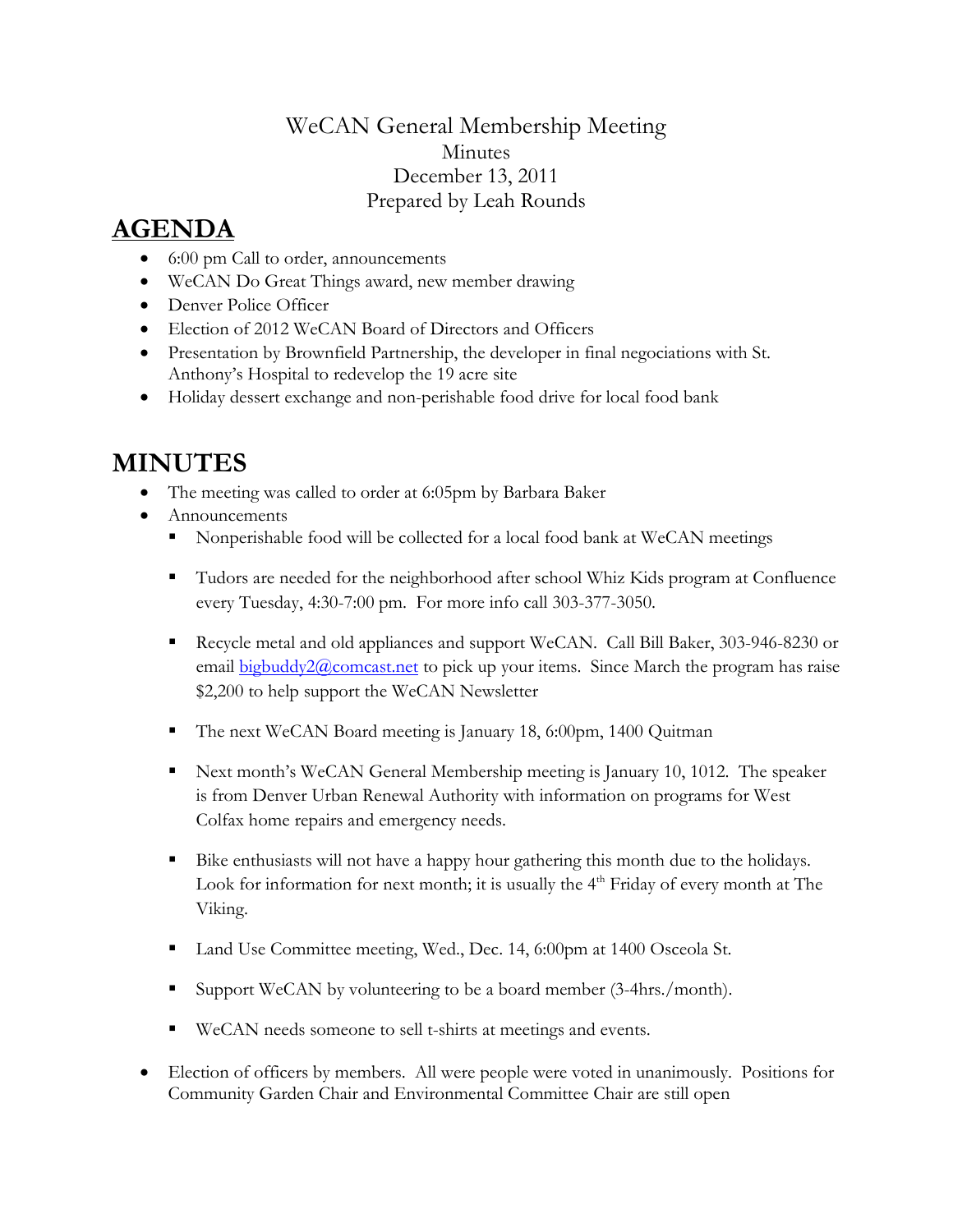Co-President – Chad Reischl Co-President – Benjamin Stetler Vice President – Alan Burch Secretary – Leah Rounds Treasurer – Suellen Mack President Emeritus – Barbara Baker Community Garden Chair – Environmental Committee Chair – Land Use Committee Chair – Jonathan Austin Liaison – Laurie King Crime Prevention Chair – Carolyn Bellicci Newsletter Distribution Chair – Bill Baker Communications Chair – Maki Garner At-Large Member – Cindy Gallard, serving on Land Use Committee At-Large Member – Shane Wright

- Drawing for new member gift certificate donated by Lake Steam Baths
- Denver Police Officer was not in attendance; no police report.
- Jeff from the Jefferson Park Neighborhood Association (North of Sports Authority Field) came to talk about concerns over a lot of new signage going up on the stadium and came to ask for support on the issue. Those with questions were invited to talk to Jeff after the meeting.
- Ben Stetler introduced

they are around pedestrians. Perhaps this should go in our newsletter.

- WeCAN needs someone to fill in for our Secretary taking minutes Oct. & Nov.
- " "A" Sticker Parking parking restrictions will be enforced for the CU-CSU game.
- State Rep. Dan Pabon was in attendance, he informed us that while he's not in session right now he's still hard at work meeting with communities and planning for next year. He handed out postage-paid comment cards and asked us to fill them out and mail them in, so that he can get a better sense of what the needs are in the local community. He extends a big thanks to all the work that WeCAN has been doing in the neighborhood.
- Guest Speaker Susan Fry was on hand to speak about Denver Parks and Recreation's Adopta-Park program. Chad Reischl introduced the subject by saying that WeCAN was looking to Adopt "Nettie Moore Park" at 12<sup>th</sup> and Tennyson. Nettie Moore (who was in attendance) has left a great legacy for us in this park and it would be great if we could work on keeping it clean and beautiful. Susan oversees the volunteer programs and joint partnerships with in the P&R department and said that its truly wonderful when community groups come together to help take care of their local parks. If we were to adopt the park we would do so on a yearly contract that is renewable. She said that ideally 3-5 members from WeCAN would meet with her and P&R staff at the park to determine the scope of work. These volunteers would need to get background checks (due to the playground) and co-ordinate clean-up/maintenance efforts over the next year. She admitted she was impressed by our organization and looked forward to working with us. Chad finished by passing around a sign-up sheet for interested members.